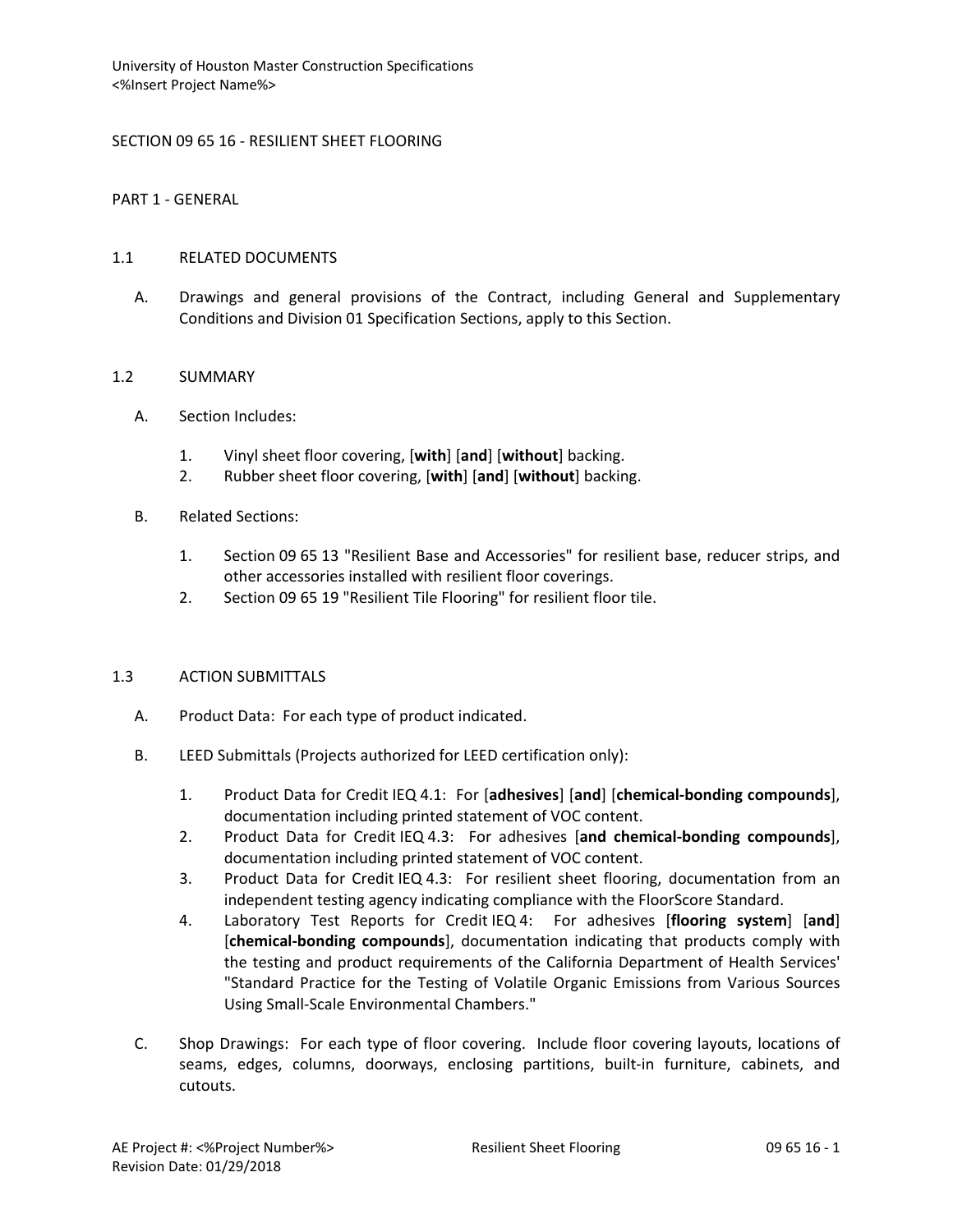- 1. Show details of special patterns.
- D. Samples for Initial Selection: For each type of floor covering indicated.
- E. Samples for Verification: In manufacturer's standard size, but not less than [**6-by-9-inch (150 by-230-mm)**] <**Insert size**> sections of each different color and pattern of floor covering required.
	- 1. For heat-welding bead, manufacturer's standard-size Samples, but not less than [**9 inches (230 mm)**] <**Insert dimension**> long, of each color required.
- F. Seam Samples: For seamless-installation technique indicated and for each floor covering product, color, and pattern required; with seam running lengthwise and in center of [**6-by-9 inch (150-by-230-mm)**] <**Insert size**> Sample applied to a rigid backing and prepared by Installer for this Project.
- G. Product Schedule: For floor coverings.[ **Use same designations indicated on Drawings.**]

## 1.4 INFORMATIONAL SUBMITTALS

A. Qualification Data: For qualified Installer.

#### 1.5 CLOSEOUT SUBMITTALS

A. Maintenance Data: For each type of floor covering to include in maintenance manuals.

#### 1.6 MAINTENANCE MATERIAL SUBMITTALS

- A. Furnish extra materials that match products installed and that are packaged with protective covering for storage and identified with labels describing contents.
	- 1. Floor Covering: Furnish quantity not less than [**10 linear feet (3 linear m)**] <**Insert length**> for every [**500 linear feet (150 linear m)**] <**Insert length**> or fraction thereof, in roll form and in full roll width for each color, pattern, and type of floor covering installed.

#### 1.7 QUALITY ASSURANCE

- A. Installer Qualifications: A qualified installer who employs workers for this Project who are competent in techniques required by manufacturer for floor covering installation [**and seaming method**] indicated.
	- 1. Engage an installer who employs workers for this Project who are trained or certified by floor covering manufacturer for installation techniques required.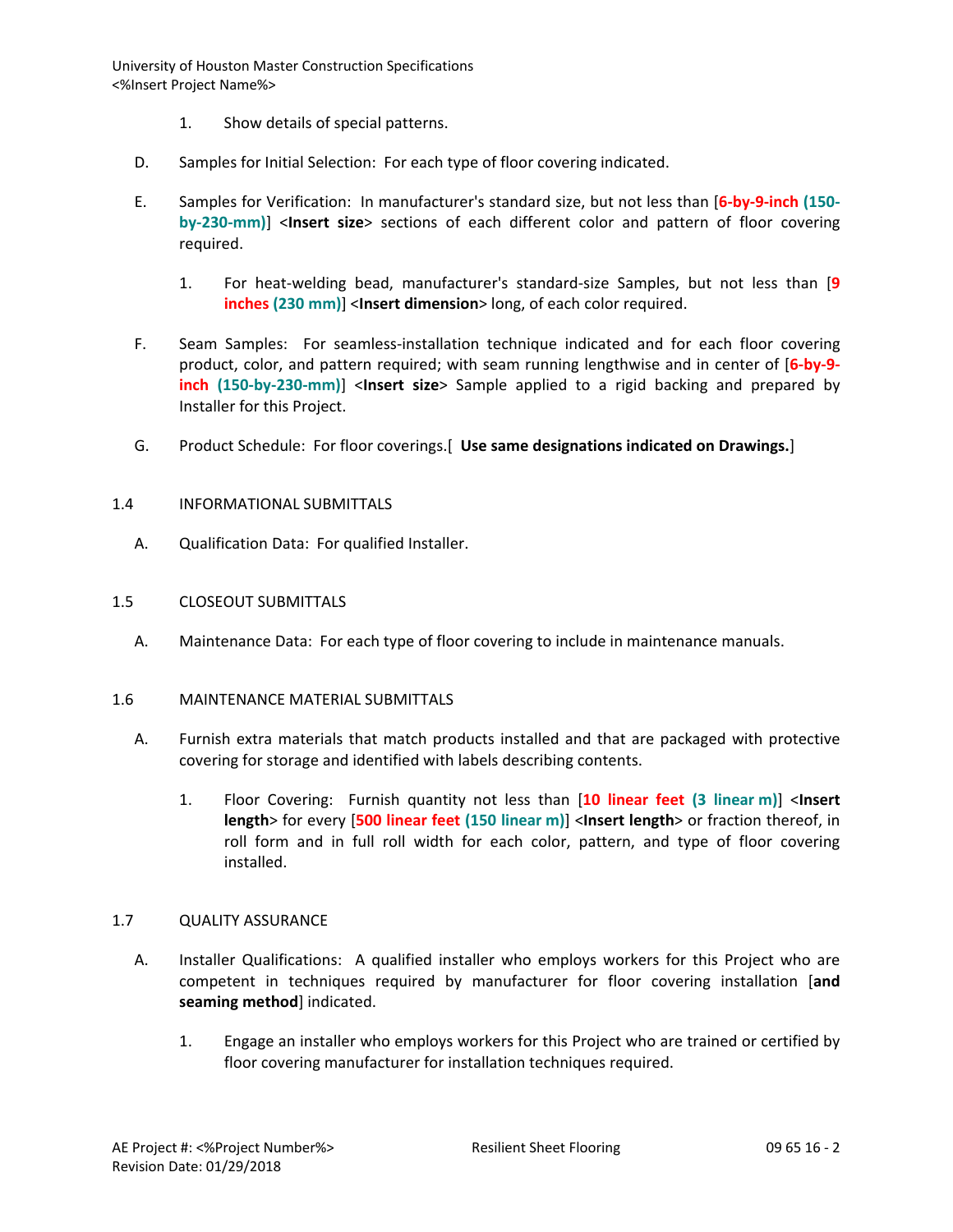- B. Fire-Test-Response Characteristics: As determined by testing identical products according to ASTM E 648 or NFPA 253 by a qualified testing agency.
	- 1. Critical Radiant Flux Classification: Class I, not less than 0.45 W/sq. cm.
- C. Mockups: Build mockups to verify selections made under sample submittals and to demonstrate aesthetic effects and set quality standards for materials and execution.
	- 1. Build mockups for floor coverings including[ **resilient base and**] accessories.
		- a. Size: Minimum 100 sq. ft. (9.3 sq. m) for each type, color and pattern [**in locations indicated**] [**in locations directed by Architect**] <**Insert location requirements**>.

## 1.8 DELIVERY, STORAGE, AND HANDLING

A. Store floor coverings and installation materials in dry spaces protected from the weather, with ambient temperatures maintained within range recommended by manufacturer, but not less than 50 deg F (10 deg C) or more than 90 deg F (32 deg C). Store rolls upright.

## 1.9 PROJECT CONDITIONS

- A. Maintain ambient temperatures within range recommended by manufacturer, but not less than [**70 deg F (21 deg C)**] <**Insert temperature**> or more than [**85 deg F (29 deg C)**] <**Insert temperature**>, in spaces to receive floor coverings during the following time periods:
	- 1. 48 hours before installation.
	- 2. During installation.
	- 3. 48 hours after installation.
- B. Until Substantial Completion, maintain ambient temperatures within range recommended by manufacturer, but not less than [**55 deg F (13 deg C)**] <**Insert temperature**> or more than [**95 deg F (35 deg C)**] <**Insert temperature**>.
- C. Close spaces to traffic during floor covering installation.
- D. Close spaces to traffic for 48 hours after floor covering installation.
- E. Install floor coverings after other finishing operations, including painting, have been completed.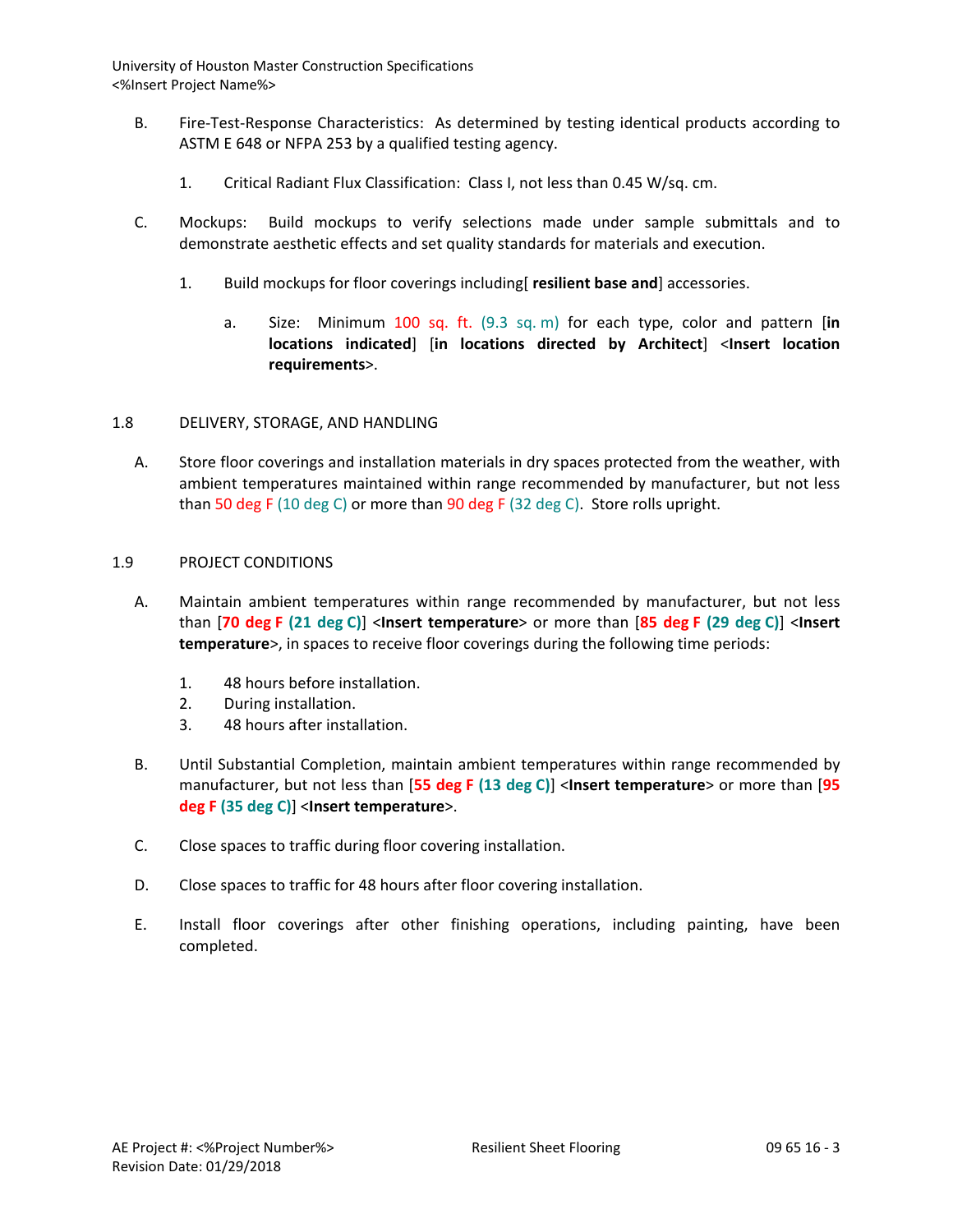## PART 2 - PRODUCTS

## 2.1 PERFORMANCE REQUIREMENTS

- A. FloorScore Compliance: Resilient sheet flooring shall comply with requirements of FloorScore Standard.
- B. Low-Emitting Materials: Flooring system shall comply with the testing and product requirements of the California Department of Health Services' "Standard Practice for the Testing of Volatile Organic Emissions from Various Sources Using Small-Scale Environmental Chambers."

## 2.2 VINYL SHEET FLOOR COVERING

- A. [Products:](http://www.specagent.com/LookUp/?ulid=479&mf=04&src=wd) Subject to compliance with requirements, provide one of the following :
	- 1. [Armstrong World Industries, Inc.](http://www.specagent.com/LookUp/?uid=123456789389&mf=04&src=wd); <**Medintech**>.
	- 2. [Forbo Flooring, Inc.;](http://www.specagent.com/LookUp/?uid=123456815021&mf=04&src=wd) Forza.
	- 3. [Tarkett, Inc.](http://www.specagent.com/LookUp/?uid=123456792949&mf=04&src=wd); Aria.
	- 4. Substitute: see section 01 25 00 Substitution Procedures.
- B. Vinyl Sheet Floor Covering with Backing: ASTM F 1303.
	- 1. Type (Binder Content): Type II, minimum binder content of 34 percent.
	- 2. Wear-Layer Thickness: Grade 1.
	- 3. Overall Thickness: 1/8 inch minimum.
	- 4. Backing Class: Class A (fibrous) .
- C. Wearing Surface: Color and pattern throughout .
- D. Sheet Width: As standard with manufacturer.
- E. Seaming Method: Heat welded, solid vinyl bead, in color matching field color .
- F. Colors and Patterns: As selected by Architect from full range of industry colors.

#### 2.3 RUBBER SHEET FLOOR COVERING

- A. [Products:](http://www.specagent.com/LookUp/?ulid=480&mf=04&src=wd) Subject to compliance with requirements, provide one of the following :
	- 1. [Johnsonite;](http://www.specagent.com/LookUp/?uid=123456815027&mf=04&src=wd) Rondel Speckled.
	- 2. [PRF USA](http://www.specagent.com/LookUp/?uid=123456815033&mf=04&src=wd) Inc.; Activa.
	- 3. [R.C.A. Rubber Company \(The\);](http://www.specagent.com/LookUp/?uid=123456815035&mf=04&src=wd) Flexi Flor.
	- 4. Substitute: see section 01 25 00 Substitution Procedures.
- B. Rubber Sheet Floor Covering with Backing: ASTM F 1860.
	- 1. Type: Type I, homogeneous rubber sheet with backing .
	- 2. Wear-Layer Thickness: As standard with manufacturer .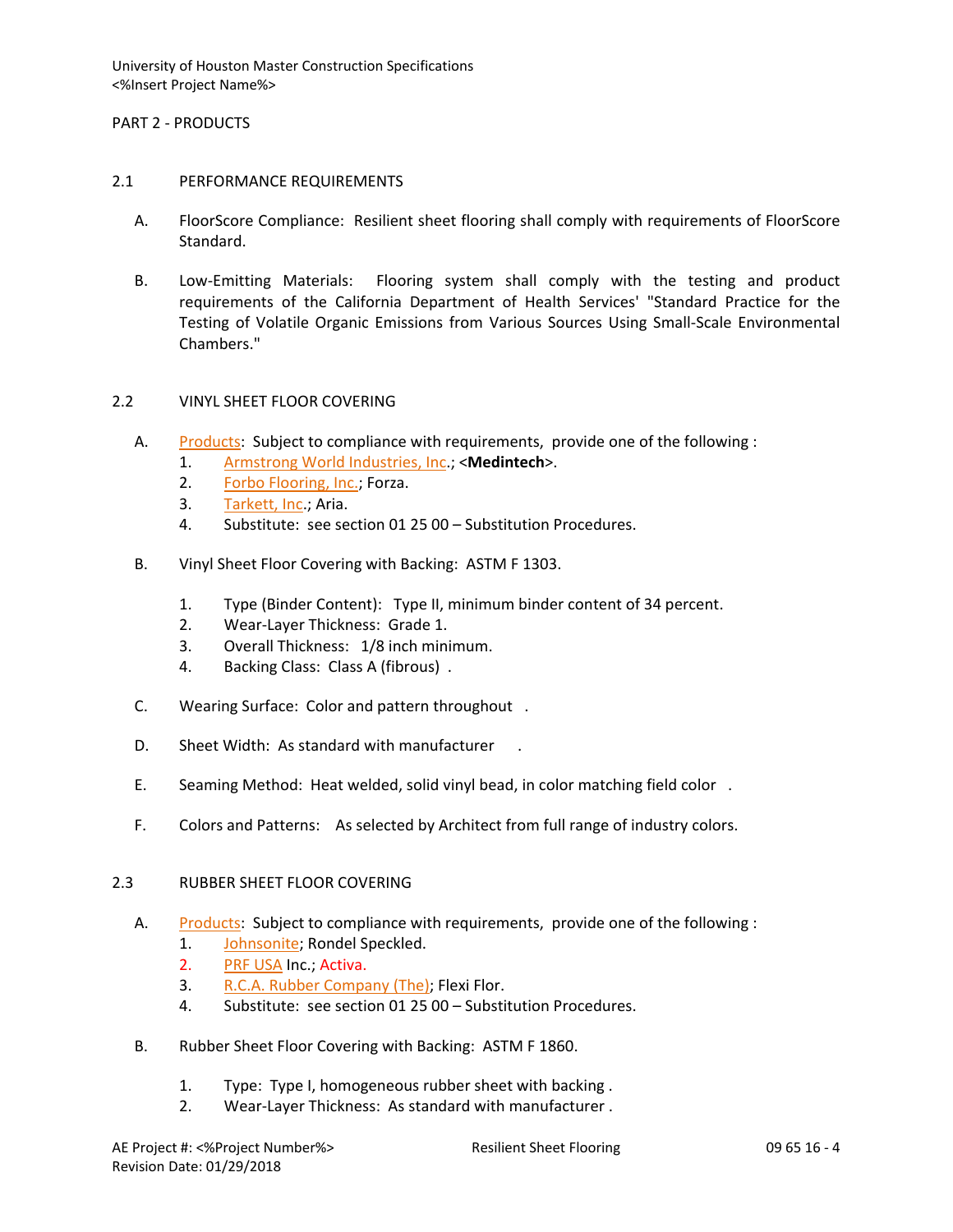- 3. Overall Thickness: 1/8 inch minimum.
- 4. Backing Type: Fibrous) .
- C. Hardness: Not less than required by ASTM F 1860 .
- D. Wearing Surface: Color and pattern throughout.
	- 1. Molded-Pattern Figure: Raised discs .
- E. Sheet Width: As standard with manufacturer .
- F. Seaming Method: Heat welded .
- G. Colors and Patterns: As selected by Architect from full range of industry colors.

## 2.4 RESILIENT BASE

- A. Resilient Base: ASTM F 1861, Type TS rubber, vulcanized thermoset; top set style cove, and as follows:
	- 1. Height: 4 inch.
	- 2. Thickness: 0.125 inch thick.
	- 3. Finish: Matte.
	- 4. Length: Roll
	- 5. Color: Black, unless otherwise indicated.
	- 6. Accessories: Premolded external corners and end stops.
	- 7. Manufacturers:
		- a. Johnsonite, Inc: [www.johnsonite.com.](http://www.johnsonite.com/)
		- b. Roppe Corp: [www.roppe.com.](http://www.roppe.com/)
		- c. Substitutions: See Section 01 60 00 Product Requirements.

## 2.5 INSTALLATION MATERIALS

- A. Trowelable Leveling and Patching Compounds: Latex-modified, portland cement based or blended hydraulic-cement-based formulation provided or approved by manufacturer for applications indicated.
- B. Adhesives: Water-resistant type recommended by manufacturer to suit floor covering and substrate conditions indicated.
	- 1. Adhesives shall have a VOC content of not more than 50  $g/L$  when calculated according to 40 CFR 59, Subpart D (EPA Method 24).
	- 2. Adhesives shall comply with the testing and product requirements of the California Department of Health Services' "Standard Practice for the Testing of Volatile Organic Emissions from Various Sources Using Small-Scale Environmental Chambers."
- C. Seamless-Installation Accessories: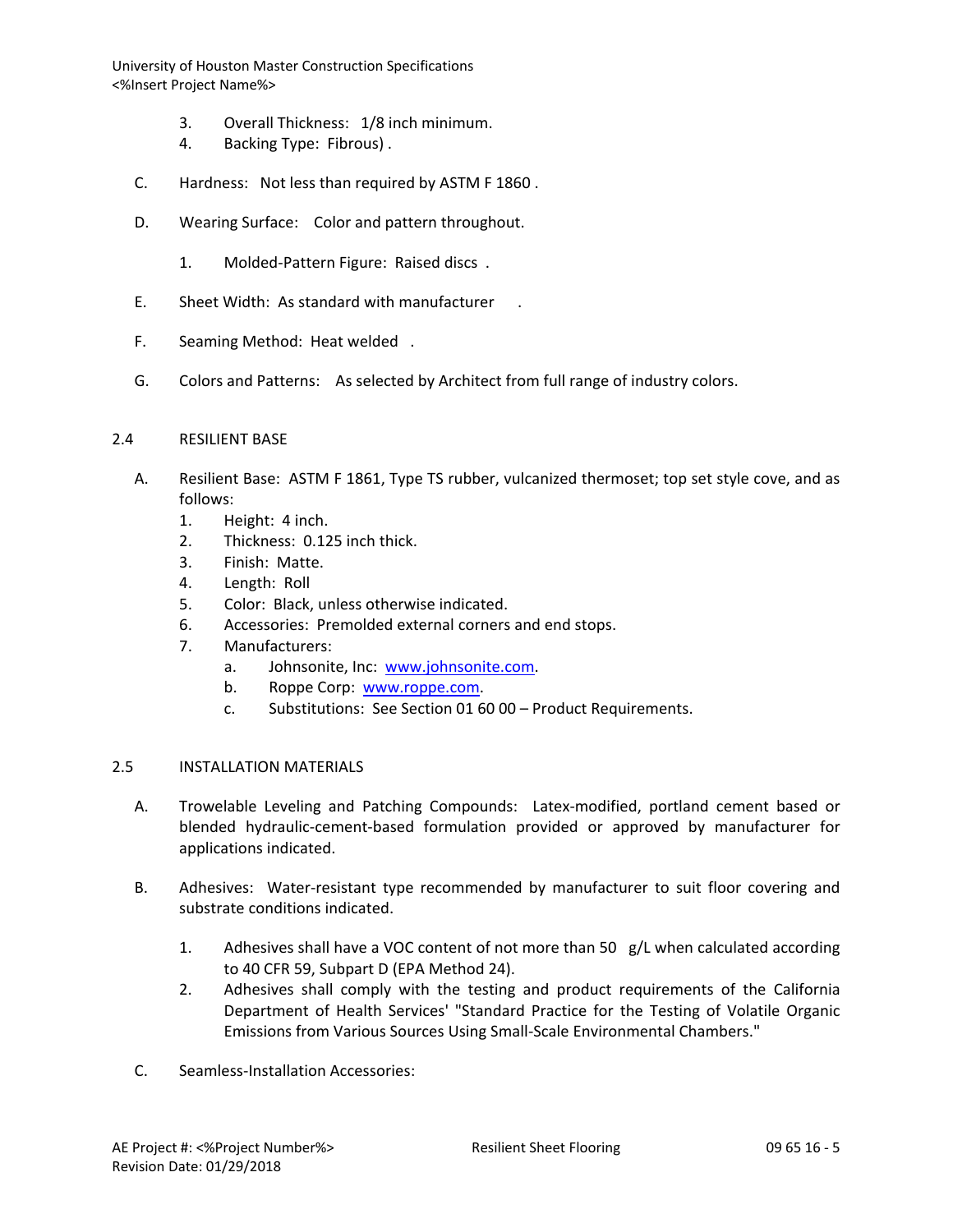- 1. Heat-Welding Bead: Manufacturer's solid-strand product for heat welding seams.
	- a. Color: Match floor field covering .
- 2. Chemical-Bonding Compound: Manufacturer's product for chemically bonding seams.
	- a. VOC Content: Not more than 510 g/L. when calculated according to 40 CFR 59, Subpart D (EPA Method 24).
	- b. Bonding compound shall comply with the testing and product requirements of the California Department of Health Services' "Standard Practice for the Testing of Volatile Organic Emissions from Various Sources Using Small-Scale Environmental Chambers."
- D. Integral-Flash-Cove-Base Accessories:
	- 1. Cove Strip: 1-inch (25-mm) radius provided or approved by manufacturer.
	- 2. Cap Strip: Square metal, vinyl, or rubber cap provided or approved by manufacturer.
	- 3. Corners: Metal inside and outside corners and end stops provided or approved by manufacturer.
- E. Floor Polish: Provide protective liquid floor polish products as recommended by manufacturer.

#### PART 3 - EXECUTION

#### 3.1 EXAMINATION

- A. Examine substrates, with Installer present, for compliance with requirements for maximum moisture content and other conditions affecting performance of the Work.
- B. Verify that finishes of substrates comply with tolerances and other requirements specified in other Sections and that substrates are free of cracks, ridges, depressions, scale, and foreign deposits that might interfere with adhesion of floor coverings.
- C. Proceed with installation only after unsatisfactory conditions have been corrected.

#### 3.2 PREPARATION

- A. Prepare substrates according to manufacturer's written instructions to ensure adhesion of floor coverings.
- B. Concrete Substrates: Prepare according to ASTM F 710.
	- 1. Verify that substrates are dry and free of curing compounds, sealers, and hardeners.
	- 2. Remove substrate coatings and other substances that are incompatible with adhesives and that contain soap, wax, oil, or silicone, using mechanical methods recommended by manufacturer. Do not use solvents.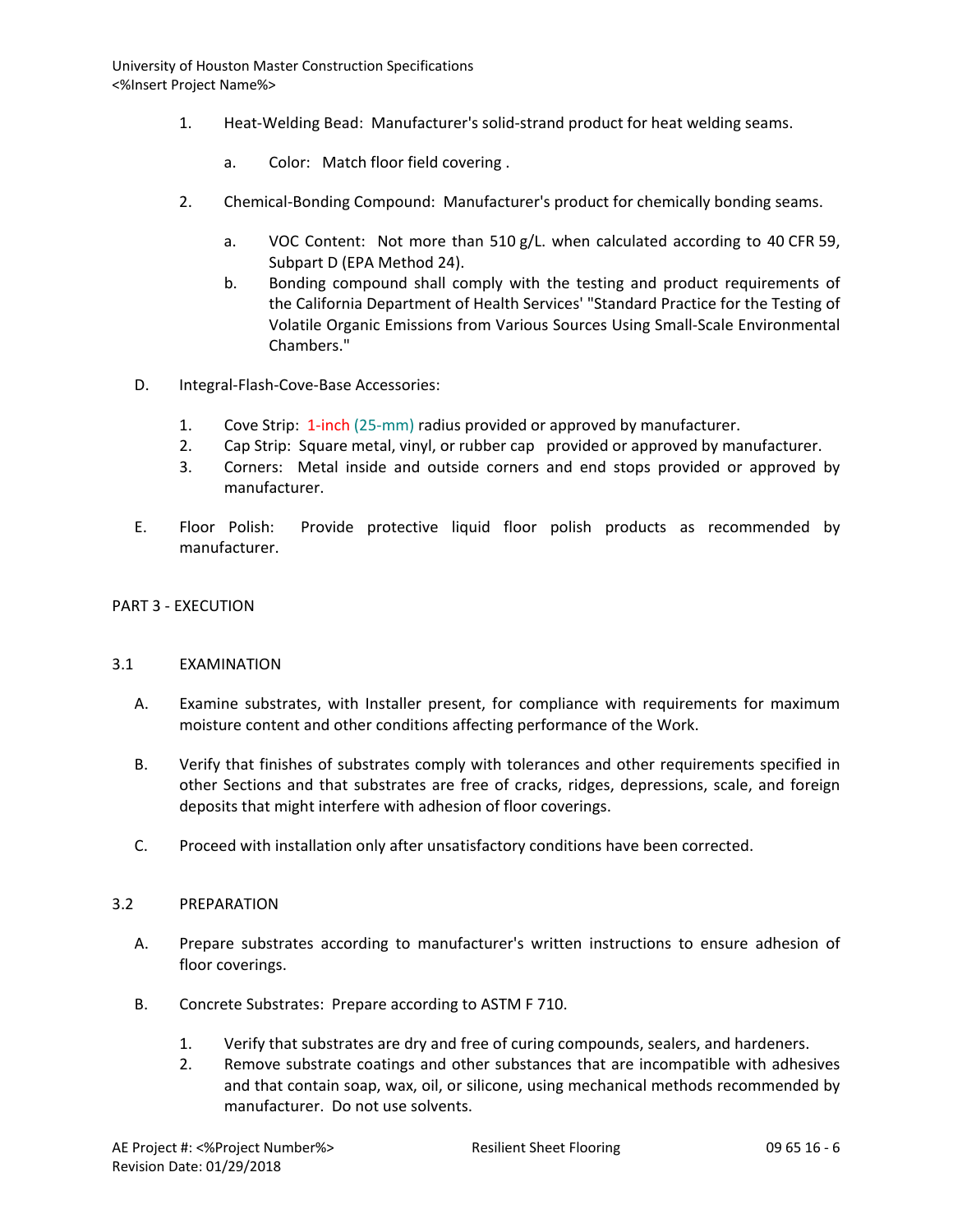- 3. Alkalinity and Adhesion Testing: Perform tests recommended by manufacturer. Proceed with installation only after substrates pass testing.
- 4. Moisture Testing: Perform tests recommended by manufacturer[ **and as follows**]. Proceed with installation only after substrates pass testing.
	- a. Perform anhydrous calcium chloride test, ASTM F 1869. Proceed with installation only after substrates have maximum moisture-vapor-emission rate of [**3 lb of water/1000 sq. ft. (1.36 kg of water/92.9 sq. m)**] <**Insert emission**> in 24 hours.
	- b. Perform relative humidity test using in situ probes, ASTM F 2170. Proceed with installation only after substrates have a maximum [**75 percent**] <**Insert acceptable percentage**> relative humidity level measurement.
- C. Fill cracks, holes, and depressions in substrates with trowelable leveling and patching compound and remove bumps and ridges to produce a uniform and smooth substrate.
- D. Do not install floor coverings until they are same temperature as space where they are to be installed.
	- 1. Move floor coverings and installation materials into spaces where they will be installed at least 48 hours in advance of installation.
- E. Sweep and vacuum clean substrates to be covered by floor coverings immediately before installation.
- 3.3 FLOOR COVERING INSTALLATION
	- A. Comply with manufacturer's written instructions for installing floor coverings.
	- B. Unroll floor coverings and allow them to stabilize before cutting and fitting.
	- C. Lay out floor coverings as follows:
		- 1. Maintain uniformity of floor covering direction.
		- 2. Minimize number of seams; place seams in inconspicuous and low-traffic areas, at least 6 inches (152 mm) away from parallel joints in floor covering substrates.
		- 3. Match edges of floor coverings for color shading at seams.
		- 4. Avoid cross seams.
	- D. Scribe and cut floor coverings to butt neatly and tightly to vertical surfaces, permanent fixtures, and built-in furniture including cabinets, pipes, outlets, and door frames.
	- E. Extend floor coverings into toe spaces, door reveals, closets, and similar openings.
	- F. Maintain reference markers, holes, or openings that are in place or marked for future cutting by repeating on floor coverings as marked on substrates. Use chalk or other nonpermanent marking device.